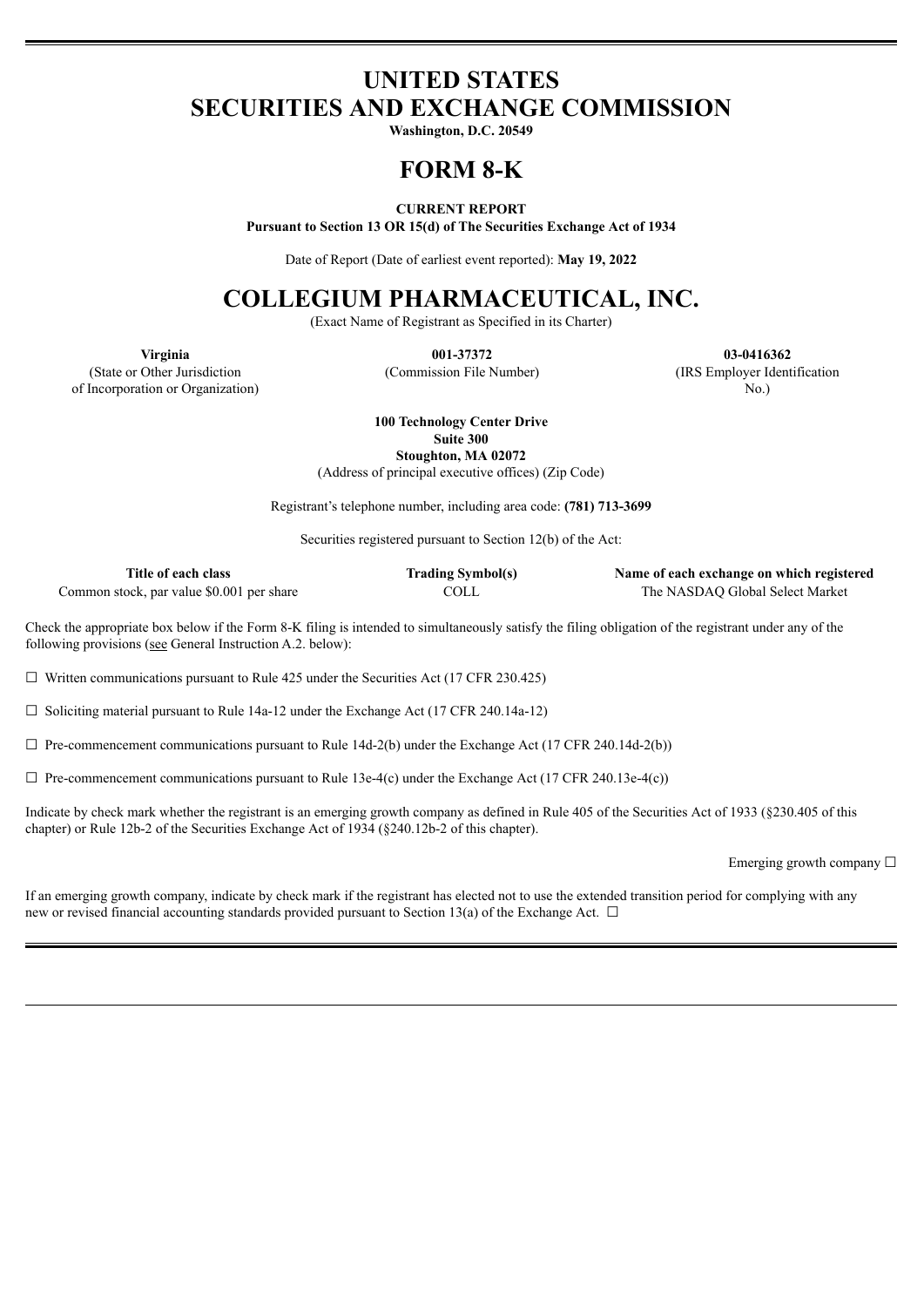#### **Item 5.07 Submission of Matters to a Vote of Security Holders.**

A total of 33,923,148 shares of common stock of Collegium Pharmaceutical, Inc. (the "*Company*") were entitled to vote as of March 31, 2022, the record date for the Annual Meeting, of which 31,262,511 were present in person or by proxy at the Annual Meeting. The following is a summary of the final voting results for each matter presented to shareholders.

### **PROPOSAL 1**:

Election of six Directors to hold office until the 2023 Annual Meeting of Shareholders.

| <b>Nominee</b>     | For        | Against   | Abstentions | <b>Broker Non-Votes</b> |
|--------------------|------------|-----------|-------------|-------------------------|
| Rita Balice-Gordon | 28,097,111 | 877,300   | 42,457      | 2,245,643               |
| Garen Bohlin       | 28,898,563 | 75.467    | 42.838      | 2,245,643               |
| John Fallon        | 27,308,836 | 1,407,057 | 300,975     | 2,245,643               |
| John Freund        | 28,580,586 | 393,431   | 42.851      | 2,245,643               |
| Neil F. McFarlane  | 28,911,581 | 61.054    | 44,233      | 2,245,643               |
| Gwen Melincoff     | 27,860,871 | 1.109.531 | 46.466      | 2.245.643               |

Each of Rita Balice-Gordon, Garen Bohlin, John Fallon, John Freund, Neil F. McFarlane and Gwen Melincoff was re-elected by the Company's shareholders as Directors to hold office until the 2023 Annual Meeting of Shareholders.

### **PROPOSAL 2:**

Approval of, on an advisory basis, the compensation of the Company's named executive officers.

| For                           | gainst | .               | von<br>-Votes<br>Kroke<br>$    -$ |
|-------------------------------|--------|-----------------|-----------------------------------|
| $\cap$<br>$\lambda$<br>$\sim$ | ıΔ     | $\sim$<br>, 022 | 04.                               |

On an advisory basis, the Company's shareholders approved the compensation of the Company's named executive officers.

#### **PROPOSAL 3**:

Ratification of the appointment of Deloitte & Touche LLP as the Company's independent registered public accounting firm for the fiscal year ending December 31, 2022.

| For                   | <b>\gainst</b> | Abstentions | <b>Broker Non-Votes</b> |
|-----------------------|----------------|-------------|-------------------------|
| 0.02<br>771<br>4.V.D. | $-1.504$       | .07<br>16.9 |                         |

Proposal 3 was approved by the Company's shareholders.